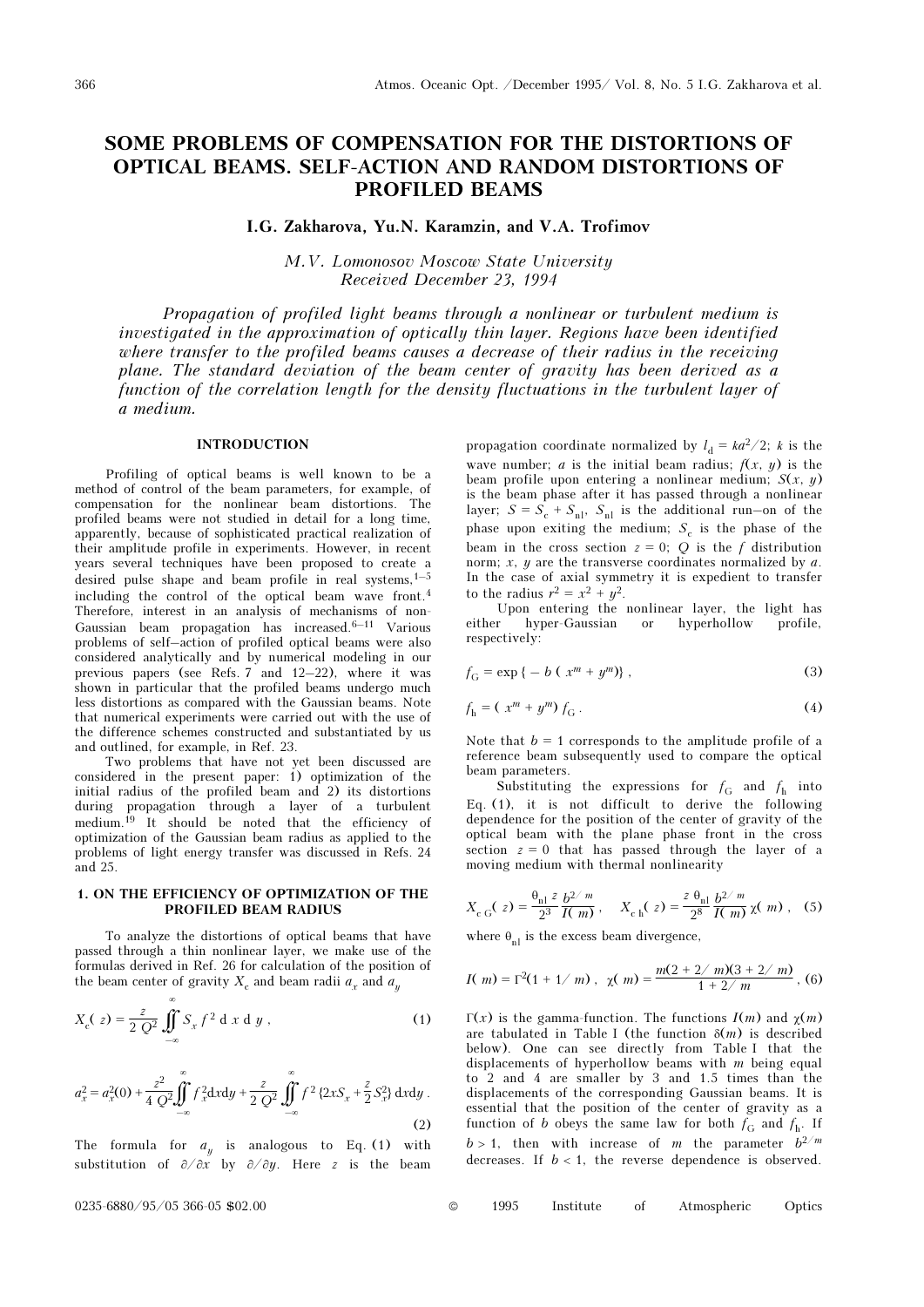Therefore, a choice of the optimal profile depends directly on the initial beam width (for a given  $b$ , the optimal  $m$ can be indicated). Note that for the constant initial beam power the parameter b determines the peak beam intensity.

TABLE I. Functions I(m),  $\chi$ (m), and  $\delta_G(m)$  versus the parameter m.

| m                        |        |        |       |        | 10      |
|--------------------------|--------|--------|-------|--------|---------|
| I(m)                     | 0.7854 | 0.9064 | 0.93  | 0.9417 | 0.95135 |
| $\chi(m)/2^5$            | 0.375  | 0.728  | 1.09  | 1.46   | 1.772   |
| $\delta_C(m) \cdot 10^2$ | 7.46   | 2.543  | 1.444 | 1.1074 | 0.9011  |

As distinct from the displacement of the beam center of gravity for the square of the beam width

$$
a^2(z) = a_x^2 + a_y^2 - X_c^2,
$$
 (7)

an optimal value of b exists for which the width is minimum. So, for propagation of the optical beam with initially flat–top profile is accompanied by the change of the square of the width by the law

$$
a^{2}(z) = \frac{2^{1-2/m}}{3} \frac{\Gamma(1+3/m)}{b^{2/m} \Gamma(1+1/m)} + \frac{z^{2} \Gamma(2-1/m) m b^{2/m}}{\Gamma(1+1/m) 2^{3-2/m}} +
$$
  
+ 
$$
\frac{z^{2} \theta_{\text{nl}}^{2} b^{4/m}}{I^{2}(m) 2^{6}} \left( \frac{2^{4/m}}{3^{2/m}} + \frac{m \Gamma(2-1/m) \Gamma(1+1/m) 2^{4/m}}{3^{3-1/m}} - 1 \right). \quad (8)
$$

Note that  $a_x^2$  and  $a_y^2$  make the same contribution to the first two terms in Eq.  $(\check{8})$ .

It is clear that for every set of the parameters  $m$ ,  $z$ , and  $\theta_{nl}$  the optimal value of  $b^{2/m}$  exists for which  $a^2(z)$ reduces to a minimum. This value is determined by solving the cubic equation for  $\xi = b^{2/m}$ :

$$
-\frac{c_1}{\xi^2} + c_2 + 2 c_3 \xi = 0.
$$
 (9)

For brevity, in Eq. (9) the coefficients of  $b^{2/m}$  from Eq. (8) are denoted by  $c_i$ ,  $i = 1, 2, 3$ , respectively. It is interesting to note that even in the case of optical beam propagation through a linear medium  $(\theta_{nl} = c_3 = 0)$ , the distribution with the parameter

$$
(b_{\text{opt}})_{\text{G}} = \left(\frac{2^{4-4/m} \Gamma(1+3/m)}{3 m \Gamma(2-1/m)}\right) z^{-m/2} = \varphi_{\text{G}}(m) z^{-m/2} \quad (10)
$$

other than unity is optimal.

It follows from Eq. (10) that it is necessary to transfer to wider beams for fixed  $m$  as  $z$  increases. The coefficient  $\varphi_{\rm G}(m)$  as a function of the parameter m is shown in Fig. 1 by solid curve. An analysis of Fig. 1 and expression (10) shows that when  $z < 1$  (the path length is smaller than the diffraction length of the reference beam) the same value of b can be optimal for different m. For  $z > 1$  such a situation is never realized.



FIG. 1. Functions  $\varphi_G(m)$  (solid curve),  $\xi_G(m)$  (dashed curve), and  $z_1$  and  $z_2$  (dot-dash curves 1 and 2, respectively) versus the parameter m for hyper–Gaussian beams.

The choice of  $(b_{\text{opt}})_{\text{G}}$  (i.e., initial beam width) leads to the following value of the optical beam radius at the receiver:

$$
a^{2}(z, b_{\text{opt}}) = z \left( \frac{m}{3} \frac{\Gamma(1 + 3/m) \Gamma(2 - 1/m)}{\Gamma^{2}(1 + 1/m)} \right)^{1/2} = z \xi(m). \tag{11}
$$

The  $\xi(m)$  dependence is depicted in Fig. 1 by dashed curve.

As is clear from Fig. 1, the minimum beam width in the cross section  $z$  of a linear medium increases with  $m$ . Nevertheless, with optimal choice of the parameter  $b$  the beam width at the receiver decreases as compared with its value for  $b = 1$  by a factor of

$$
\eta = \frac{1}{2} (b_{\text{opt}}^2 + 1 / b_{\text{opt}}^2) = \frac{1}{2} \left( \frac{\varphi_{\text{G}}^2(m)}{z^m} + \frac{z^m}{\varphi_{\text{G}}^2(m)} \right). \tag{12}
$$

Therefore, for flat–top beams the requirements for a choice of the optical beam initial radius become more stringent. It is interesting to compare the widths of the Gaussian beam  $(b = 1)$  and profiled one for optimal b. It is easy shown that their ratio is equal to

$$
\eta_{\rm G} = 0.5 \left( 1 + z^2 \right) / \ z \xi(m) \ . \tag{13}
$$

So, in the propagation path segment

$$
\xi(m) - \sqrt{\xi^2(m) - 1} = z_1 \le z \le z_2 = \xi(m) + \sqrt{\xi^2(m) - 1} \tag{14}
$$

there is no point in going to hyper–Gaussian beams ( $\eta \leq 1$ ) with plane initial wave front.

For the Gaussian beam, η equals unity in a single point. As m increases, the width of this zone also increases and runs into the values 0.3–3.3 for the hyper–Gaussian beam with  $m = 10$ . Therefore, in a linear medium an optical beam with initially flat–top amplitude distribution and plane phase front should be used in either the near zone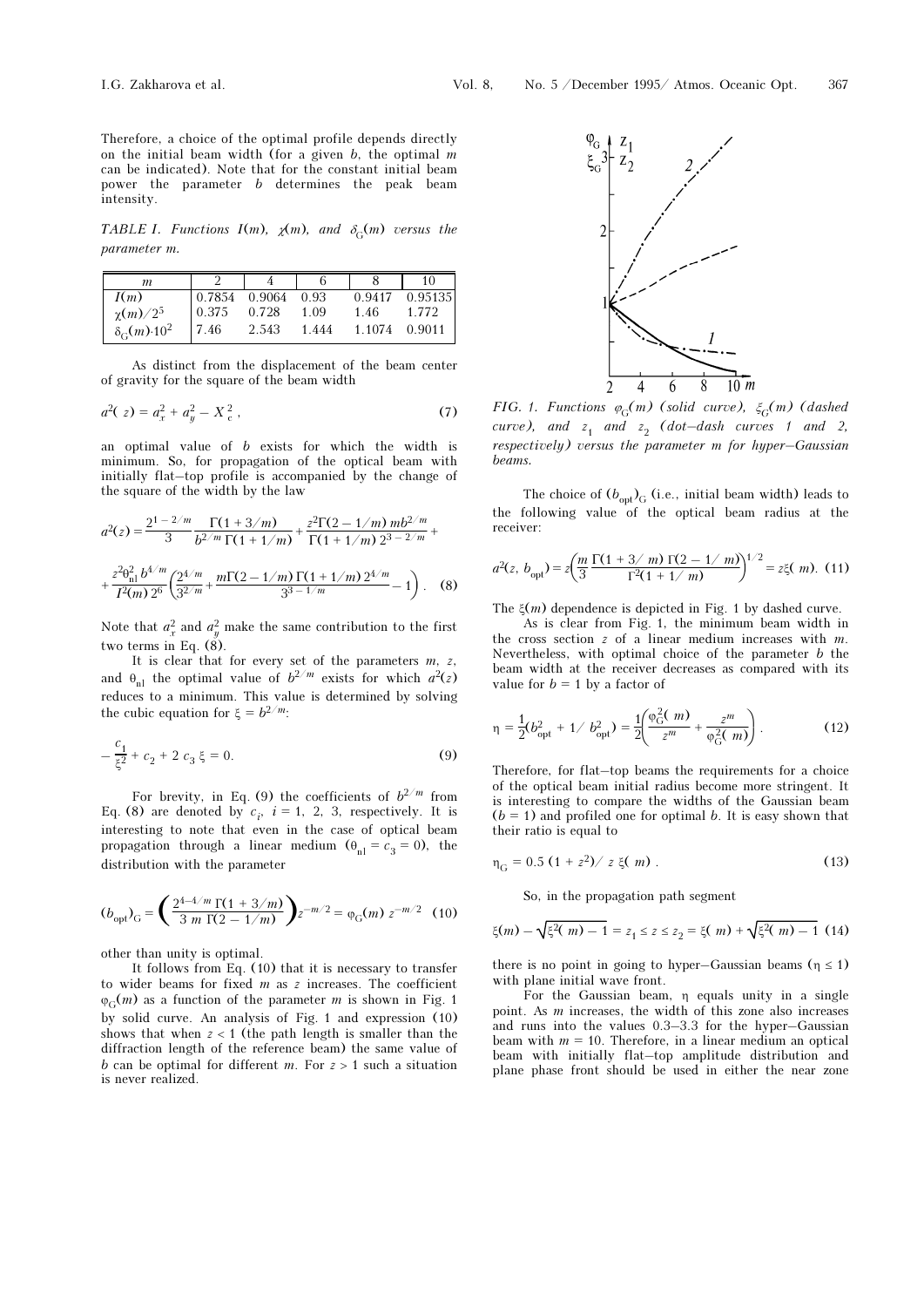(the path length  $\leq$  (0.15–0.28)  $ka^2$ ) or the far zone (the path length  $\geq$  (0.9–1.63)  $ka^2$ ), respectively, as m increases. All mentioned above is illustrated by Fig. 1, where the dependence of  $z_1$  and  $z_2$  on the parameter m is shown by dot–dash curves. For path lengths between curves 1 and 2 transfer to a flat–top beam does not decrease the optical beam radius as compared with the Gaussian beam radius.

In more general case ( $c_3 \neq 0$ ) an analysis of Eq. (9) in detail is difficult because we must solve the cubic equation. However, the most important dependence of  $\boldsymbol{\xi}_{\mathrm{opt}}$  on the excess divergence, propagation path length, and parameter m can be obtained. To this end, Eq.  $(9)$  is reduced to the form

$$
\delta_{\mathcal{G}}(m) \theta_{\mathbf{n}}^2 \, z \, \mathbf{n} = 1/\mathbf{n}^2 - 1,\tag{15}
$$

by introducing new variable  $\eta = \xi/\xi_{optl}$ , where  $\xi_{optl}$  is the optimal value of ξ in the case of propagation through a linear medium,

$$
\delta_{\rm G}(m) = \sqrt{\Gamma(1+3/m)/3} \left[ \Gamma^3(1+1/m) \Gamma^{3/2}(2-1/m) m^{3/2} 2^{4/m} \right]^{-1} \times
$$
  
 
$$
\times \left[ \frac{2^{4/m}}{3^{2/m}} - 1 + m \Gamma(2 - 1/m) \Gamma(1 + 1/m) 2^{4/m} / 3^{3 - 1/m} \right]. (16)
$$

The function  $\delta_G(m)$  is tabulated in Table I.

Using the graphic approach to solve Eq. (15), it is not difficult to see that when a beam passes through a thin nonlinear layer, the optimal value of η is smaller than unity, and η is closer to zero, the larger is the parameter  $z\theta_{\rm nl}^2\delta_{\rm G}(m)$ . It can be easy seen that for sufficiently large values of this parameter (when  $\eta \ll 1$ ), its optimal value  $η<sub>opt</sub>$  is equal to  $1/(\theta_{\text{nl}}^2 z^{1/3} \delta_G^{1/3}(m))$ .

Propagation of the hollow beams was analyzed in the same manner.

#### 2. AMPLITUDE COMPENSATION FOR THE RANDOM PHASE DISTORTIONS OF OPTICAL BEAMS

One of the most complex problems of nonlinear adaptive optics is the problem of compensation for the distortions of light beams propagating through a turbulent medium. An analysis of the effect of the initial beam profile on the beam power characteristics in the receiver cross section was not practically carried out in the literature devoted to this problem. Such an investigation in the case of optical beam propagation through a thin layer of a turbulent medium is made below (see also Ref. 19). Note first that compensation for the beam distortions by a flexible mirror controlling the lowest–order aberration modes is feasible when the correlation length and the beam radius are approximately equal. As their ratio decreases, the number of the controllable modes of a mirror increases quickly. Therefore, it is expedient to optimize the other beam parameters, for example, its profile. For this purpose calculations of the position of the beam center of gravity were done by formula (1) for various initial amplitude distributions from the class

$$
f(x, y) = ((1 - c) + c(xm + ym)) \exp[-2(xm + ym)] (17)
$$

(the number 2 in the exponent is for comforable calculations) when the beam passes through the layer of a turbulent medium and receives the random run–on of the phase  $S_{\varphi}(x, y)$  upon exiting the medium. Let  $S_{\varphi}$  be the Gaussian random variable with the correlation function

$$
S_{\varphi}(x, y) S_{\varphi}(x', y') = \sigma^2 \exp\left[ -\left( (x - x')^2 + (y - y')^2 \right) / \rho_c^2 \right], (18)
$$

where  $\rho_c$  is the correlation length normalized by  $a$ ;  $\sigma$  is the

fluctuation variance with zero mean  $\overline{S}_{\varphi} = 0$  (the bar atop denotes averaging). In Eq.  $(17)$ , c is the coefficient varying from 0 up to 1. The calculated results are shown in Figs. 2 and 3 as the dependence of  $J_c = X_c^2(z)$  on the parameter  $\rho_c$ in the cross section  $z = 1$  with  $\sigma = 1$ .

The  $J_c$  dependence for the hyper-Gaussian beams  $(c = 0)$  is shown in Fig. 2*a*. The number adjacent to curves indicate the values of the parameter m. Four characteristic regions can be identified in Fig. 2a which are practically the same for the examined beam profiles. So, as  $\rho_c$  decreases from 6 to 4, the standard deviation of the position of the beam center increases. If  $\rho_c$  is within the interval 2 – 4,  $J_c$ does not change. Note that profiling leads to decrease in  $J_c$ by a factor of 1.5 (for  $m = 10$ ) as compared with the displacement of the Gaussian beam center.



FIG. 2. Variances of the square of position of the center of the hyper-Gaussian  $(a)$  and hyperhollow  $(b)$  beams as functions of the correlation length.

In the third region  $J_c$  increases as  $\rho_c$  decreases. Moreover, the position of the left boundary of the region and minimum value of  $J_c$  are determined by the beam profile. It is important that as m increases, the amplitude of the displacement maximum is halved and is shifted towards larger  $\rho_c$  for m = 10. The case with  $\rho_c < 1$  is of great interest for practice. It is essential that for  $m = 10$  the standard deviation of the beam center in maximum is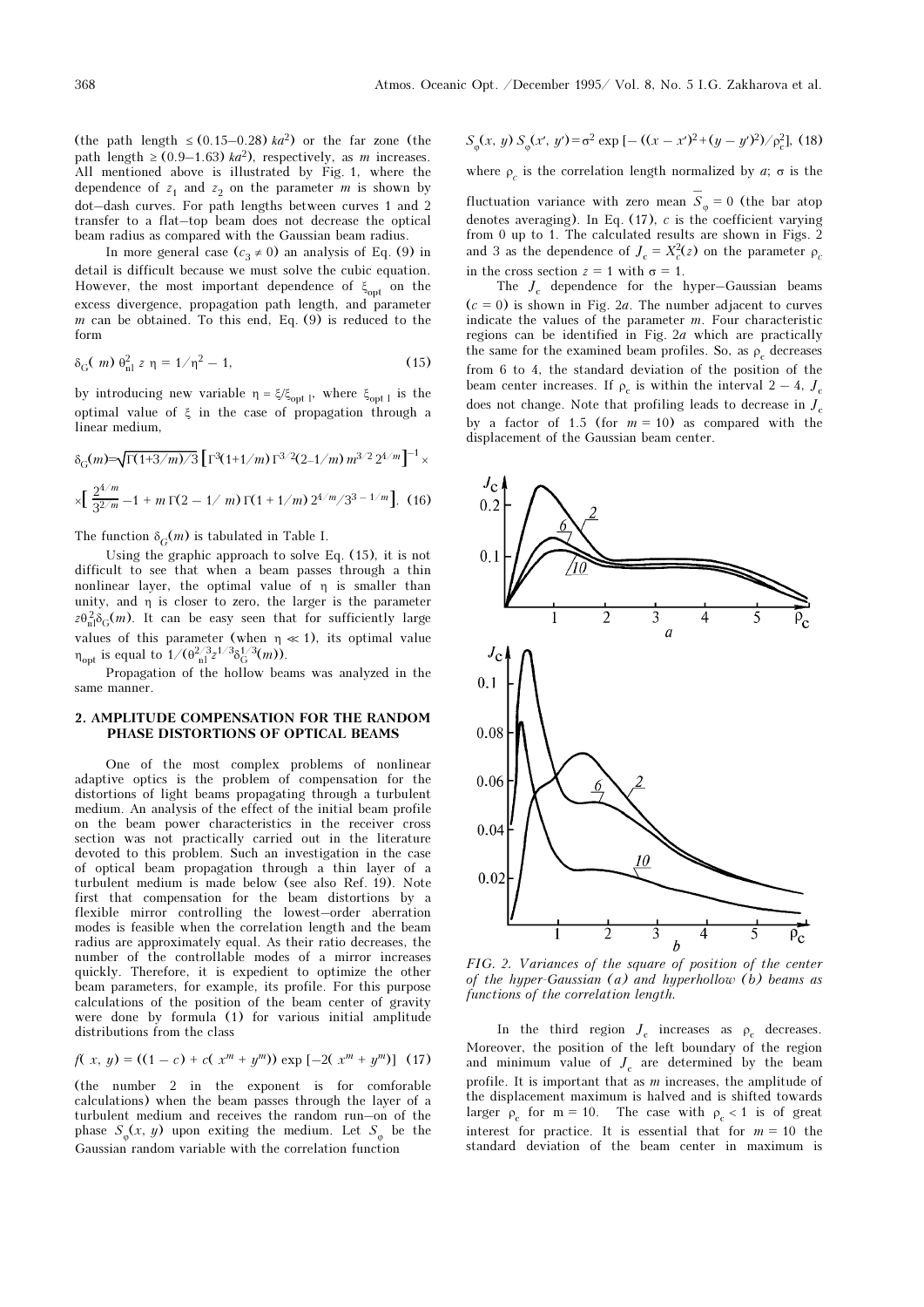smaller by a factor of 2.5 than the corresponding value for the Gaussian beam.

In the last region  $J_c$  decreases when  $\rho_c$  tends to zero. This fact is connected with the beam spreading at the receiver and its smearing due to small fluctuations.

In the case of the hyperhollow beams  $(c = 1)$ wandering of the beam center of gravity (see Fig. 2b) differs from the above–mentioned wandering of flat–top beams. First of all it should be noted that the region with flat–topped dependence of  $J_c$  on  $\rho_c$  is absent for the hollow beams. Moreover, for  $\rho_c > 3$  the standard deviation of the center of the hyperhollow beam with  $m = 10$  is approximately halved in comparison with deviation of the hollow beam with  $m = 2$ . As distinct from the flat–top beams, in the given case the values of  $J_c$  coincide for  $\rho_c \geq 4$ when  $m \leq 6$ . One more distinct feature is the dependence of  $J_c$  maximum on  $\rho_c$ . As m increases, this maximum is shifted towards smaller  $\rho_c$ , and its amplitude increases. Note that when  $m = 10$ , the maximum variance of the beam center displacement is greater by a factor of 2.3 than the corresponding value attained for the hollow beam with  $m = 2$ . For  $\rho_c \geq 0.5$  the hyperhollow beam with  $m = 10$ must be used without question. Emphasize that the maximum  $J_c$  of the hollow beam is shifted in the region with the correlation length larger than the beam radius that also could give practical advantages when the hollow beams are used.



FIG. 3. The same as in Fig. 2.  $c = 0.835$  (a) and 0.91 (b).

Analogous calculations were done for  $c = 0.1, 0.2, 0.5$ , 0.8, and 0.9. The typical dependence of the standard deviation of the beam center of gravity is shown in Figs.  $3a$ and 3b, for  $c = 0.835$  and 0.91, respectively. As follows from the result of calculations, there is no point in the use of beams with  $c \leq 4$ , because for practically important case  $\rho_c < 1$  J<sub>c</sub> is not smaller than that in the cases mentioned above. Beams with  $c \sim 0.8$  are promising for the given application. However, the specific value of the parameter  $c$ at which the smallest value of  $J_c$  is observed, depends on m (see Fig. 3).

Thus, profiling of a light beam makes it possible to decrease essentially the variance of the fluctuations of the optical beam center of gravity.

# ACKNOWLEDGMENTS

The work was supported by the Russian Foundation of Fundamental Researches Grant No. 95-02-04448.

## **REFERENCES**

1. I.I. Sukhanov, Yu.V. Troitskii, and S.B. Yakushkin, Kvant. Elektron. 13, No. 2, 433–434 (1986).

2. Yu.E. Matizen and Yu.V. Troitskii, Kvant. Elektron. 13, No. 7, 1437–1441 (1986).

3. A.A. Mak, E.V. Nilov, and V.A. Rusov, Zh. Tekhn. Fiz. 55, No. 12, 2415–2417 (1985).

4. N.N. Rozanov and V.E. Semenov, Pis'ma Zh. Tekhn. Fiz. 9, No. 24, 1531–1534 (1983).

5. G.N. Makarov, Kvant. Elektron. 13, No. 8, 1665–1669 (1986).

6. N.V. Vysotina, et al., Izv. Vyssh. Uchebn. Zaved., Ser. Fizika, No. 11, 42–50 (1985).

7. V.A. Trofimov, Vestnik Mosk. Gos. Univ., Ser. Fiz. Astron. 28, No. 5, 36–40 (1987).

8. V.E. Zuev, A.A. Zemlyanov, and Yu.D. Kopytin, Nonlinear Atmospheric Optics (Gidrometeoizdat, Leningrad, 1989), 256 pp.

9. A. Dubik and A. Sarzynski, J. Techn. Phys. 25, No. 3–4, 441–455 (1984).

10. V.G. Kukushkin, Kvant. Elektron. 10, No. 7, 1474– 1478 (1983).

11. S.De Silvestri, et al., Opt. Lett. 13, No. 3, 201–203 (1988).

12. V.A. Trofimov, Vestnik Mosk. Gos. Univ., Ser. Fiz. Astron. 24, No. 2, 70–72 (1983).

13. I.G. Zakharova, Yu.N. Karamzin, and V.A. Trofimov, Preprint No. 140, M.V. Keldysh Institute of Applied Mathematics of the Academy of Sciences of the USSR, Moscow (1984), 20 pp.

14. Yu.N. Karamzin, A.P. Sukhorukov, and V.A. Trofimov, Izv. Vyssh. Uchebn. Zaved., Ser. Radiofiz. 27, 1292–1298 (1984).

15. V.A. Trofimov, Izv. Vyssh. Uchebn. Zaved., Ser. Radiofiz. 28, No. 5, 624–633 (1985).

16. I.G. Zakharova, Yu.N. Karamzin, and V.A. Trofimov, Kvant. Elektron. 4, No. 9, 1839–1848 (1987).

17. I.G. Zakharova, Yu.N. Karamzin, and V.A. Trofimov, in: Abstract of Reports at the Third All-Union Symposium on Laser Radiation Propagation through a Disperse Medium, Obninsk (1985),Vol. 4, pp. 38–41.

18. I.G. Zakharova, Yu.N. Karamzin, and V.A. Trofimov, Preprint No. 21, M.V. Keldysh Institute of Applied Mathematics of the Academy of Sciences of the USSR, Moscow (1988), 23 pp.

19. V.A. Trofimov, in: Laser Beams (Khabarovsk Polytechnic Institute Publishing House, Khabarovsk, 1988), pp. 8–13.

20. I.G. Zakharova, Yu.N. Karamzin, and V.A. Trofimov, Atm. Opt. 2, No. 3, 237–242 (1989).

21. I.G. Zakharova and Yu.N. Karamzin, in: Waves and Diffraction–90 (Vinnitsa Polytechnic Institute Publishing House, Vinnitsa, 1990), Vol. 1, pp. 208–210.